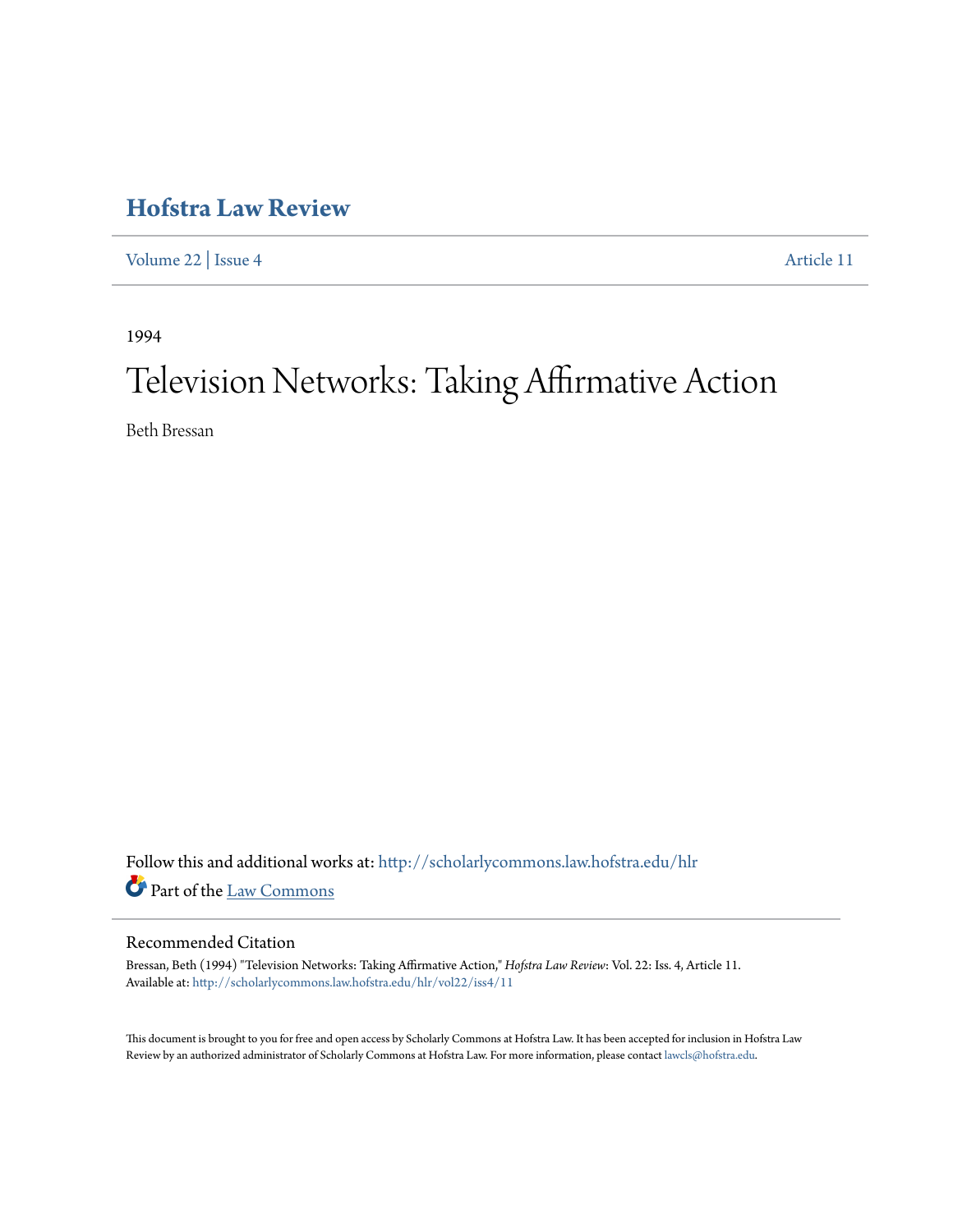### TELEVISION NETWORKS: TAKING AFFIRMATIVE ACTION

#### *Beth Bressan\**

I would like to provide an industry perspective, to try to put the debate into context and to also give you an idea of how the television industry is responding to the violence issue.

Let me say at the outset that each one of the television networks (although I work for CBS, I will discuss all of the networks generally) air between five and six thousand hours of programming each year. Those who have sports air more. Those, like us, who do not have sports anymore, air a little bit less. In any event, you will see news. You will see sports. You will see public affairs. You will see entertainment, soap operas, game shows, and late night talk shows. You will see cartoons. You will see a whole menu-a varied menu-of programming only the most minute fraction of which could be, by any definition, considered to contain violence.<sup>1</sup>

Yet we currently have this uproar in society in which we repeatedly hear about the proliferation of violence on television. It is, I think, more attributable to tonnage, if you will, than anything else because the industry is blamed for anything that comes into your home on the television set. The networks, which used to have one hundred percent share of the television viewing audience, then a ninety-eight percent share, which then fell to a seventy, now have approximately a fifty-one to fifty-five, or, on a good night, sixty-two percent share of the audience.2 Thus, the networks are responsible for

2. Anthony Baldo, *Vanishing Viewers: Here's a Paradox. As audiences shrink, ad*

**<sup>\*</sup>** Vice President and Assistant to the President, CBS/Broadcast Group. Editor's note: This article was originally presented at a live Symposium on Television and Violence at the Hofstra University School of Law in April **8,** 1994.

**<sup>1.</sup>** One of the problems with analyzing the issue of violence on television is in defining violence. There does not appear to be one uniform accepted definition. For a sample of various attempts at defining violence, see H.R. 2837, **103d** Cong., 2d Sess. (1993) (defining violence as "any action that has as an element the use or threatened use of physical force against the person of another, or against one's self, with intent to cause bodily harm"); George Gerbner & Larry Gross, Living *With Television: The Violence Profile,* 26 J. **COMM.** 173, 184 (1976) (defining violence as "the overt expression of physical force against one's self or other, compelling action against one's will or pain of being hurt or killed, or actually hurting or killing").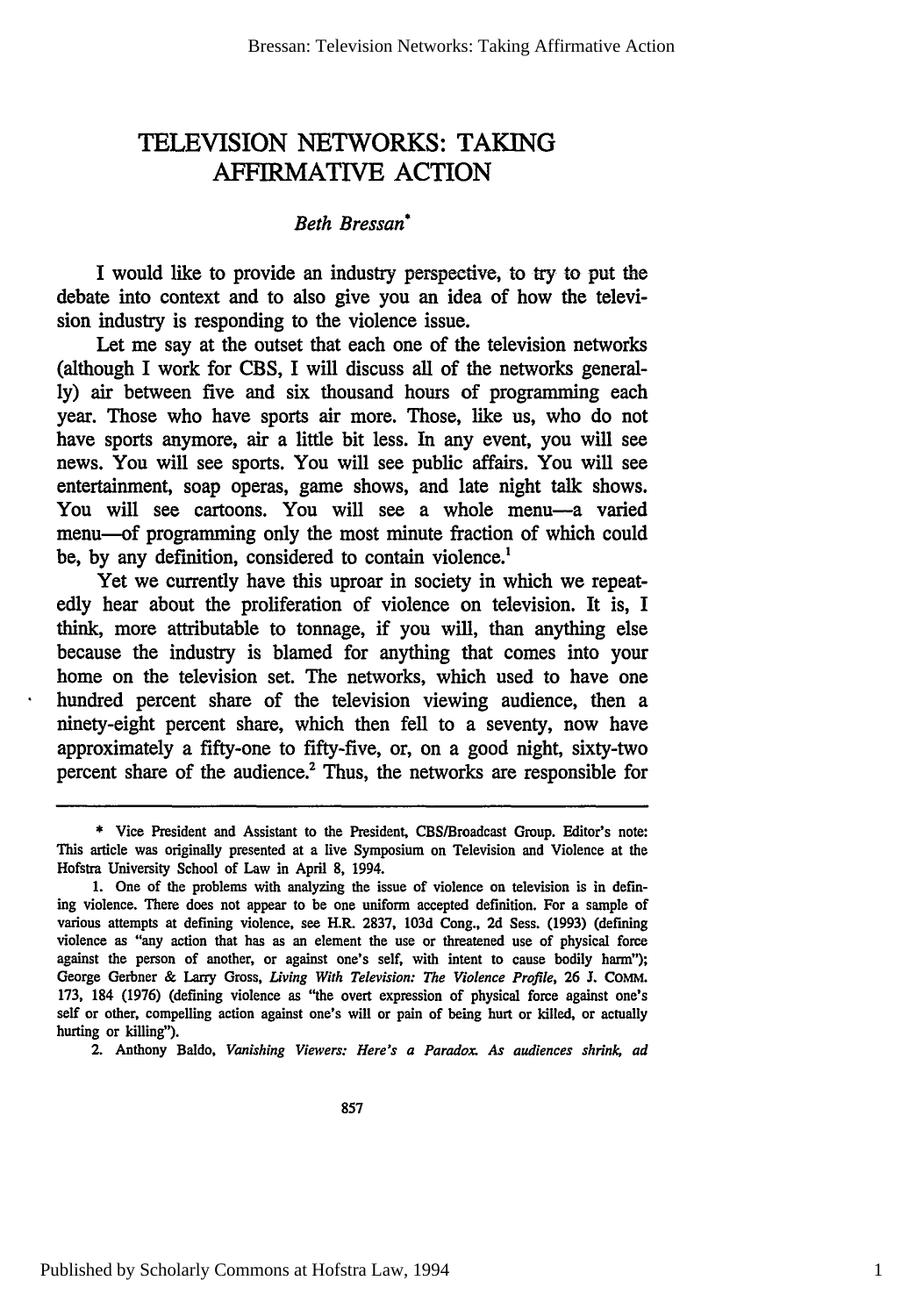#### *HOFSTRA LAW REVIEW*

a much smaller portion of what you see. I could not begin to guess at what you will see when we have five hundred viewing choices. When people talk in terms of the amount of the violence on televi sion, it is not because the networks are carrying more. In fact, we are carrying substantially less.<sup>3</sup> There is so much on television, however-so many viewing choices-that now when you flip the dial, you can see depictions of violence at any hour of the day or night.

Action-oriented programs used to comprise about twenty-eight percent of the network schedule. You remember them. Programs like *The A-Team,* showing cars being blown up left and right. On *Magnum P.L,* more cars were being blown up. **All** of these shows were very, very popular, including *Miami Vice.* They had a real niche in our programming.

The most recent schedules put out **by** the networks have maybe eight percent of action-oriented programming in prime time. So I must admit that I am not quite sure that I understand exactly what the uproar is. One of the departments I oversee at CBS is called "audience services." We receive over six hundred thousand cards and letters a year from television viewers. Every year we analyze them, and find that two-thirds of them are complaints. The remaining third are comments such as, "I liked your programming" or "please bring some particular program back." Of the two-thirds which were complaints in any given year—we tracked it for the last ten years—only one hundred to two hundred of them were ever complaints about too much violence or the way in which we depicted violence.

So when this great debate started about three or four years ago, I was not sure I understood it. Of course, we all learned that Senator Paul Simon was concerned about something he saw on television,<sup>4</sup> it was *The Texas Chainsaw Massacre,* we think, although four years later, we are still not exactly sure what it was. He was traveling and he turned on the television and this movie came on. None of the broadcast networks would have aired that movie because their staff, like my staff, would have reviewed the movie before we acquired the rights to it. There is no amount of editing that can cope with that problem. We cannot purchase it. We cannot air it. That would have

*prices rise,* **FINANCIAL WORLD,** Aug. **7, 1990,** at **26.**

**<sup>3.</sup> Ed** Martin, *'Love and War' at violence hearings; the networks, meanwhile, at their* most *tame in years,* **INSIDE MEDIA,** Nov. **3, 1993,** at **31.**

<sup>4.</sup> Carl M. Cannon, *Honey, I warped the kids; television violence and children, MOTH-***ER JONEs,** July **1993,** at **16.**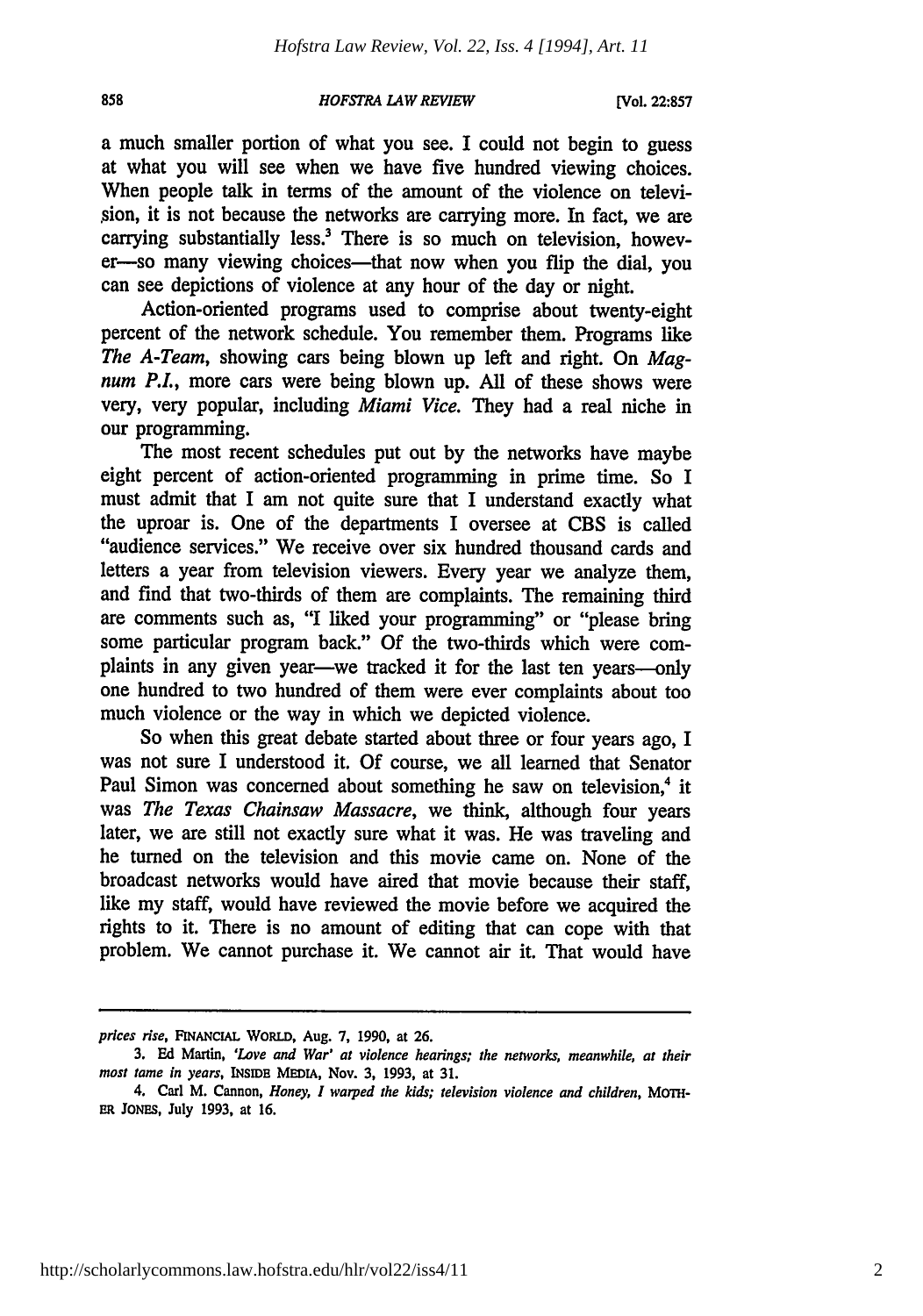*TELEVISION NETWORKS*

been the end of it.

**19941**

I must take you back a number of years to when I was a law student. I represented indigent juveniles in downtown Newark, New Jersey. I represented kids who were accused of robbery, two fifteen year olds who were accused of murder because they walked across the street, saw a drunk, picked up a rock and a brick and for no reason, decided to bash his brains **in.**

I talked with a lot of these kids and **I** will tell you what I learned. I learned that they were there because guns and weapons were easy to acquire, their parents did not care about them, school systems ignored and neglected them, the criminal justice system did not work, and there were drugs to be had very easily. Even in those days weapons were twenty five dollars on the street comer. There was poverty, there was greed, and there was no moral, ethical or religious training. I can probably name five or six or ten other reasons for violence in society before you even get to television. You certainly did not blame the violence on television in conversation; it was never articulated. Perhaps, back then, television was an influence on these kids.

So now, as a mother of an eight year old, I really sometimes wonder what the debate is all about because I believe—I have no studies to back this up-but I believe with all my heart that you can take off all of the programming on television, you can put on the lifestyle of the butterfly on all of the fifty stations that are now available, and it is not going to keep my son any safer in his school room or any safer on the streets of New York.

Nevertheless, nobody is arguing about causal relationships. Nobody is going to argue about the research anymore. We in the television industry have acknowledged that we have an influence. We have an impact. We have not said we are blameless in this. So what have we done? What has been the response of the industry?

Well, the broadcast networks, thirty or forty years ago, established "program practices" or "broadcast standards" departments, like the one I run. We review content, specifically to look at sexuality, profanity, and the depiction of violence. We look to see if there is negative stereotyping. We look to all sorts of concerns.

When I was growing up, I used to watch a show called *Topper,* in which it was very chic to have a martini-toting St. Bernard, and to smoke cigarettes from a cigarette holder. That was what I emulated. You would never see that on television today because my department is the one who has to look at all the material like this. So, the net-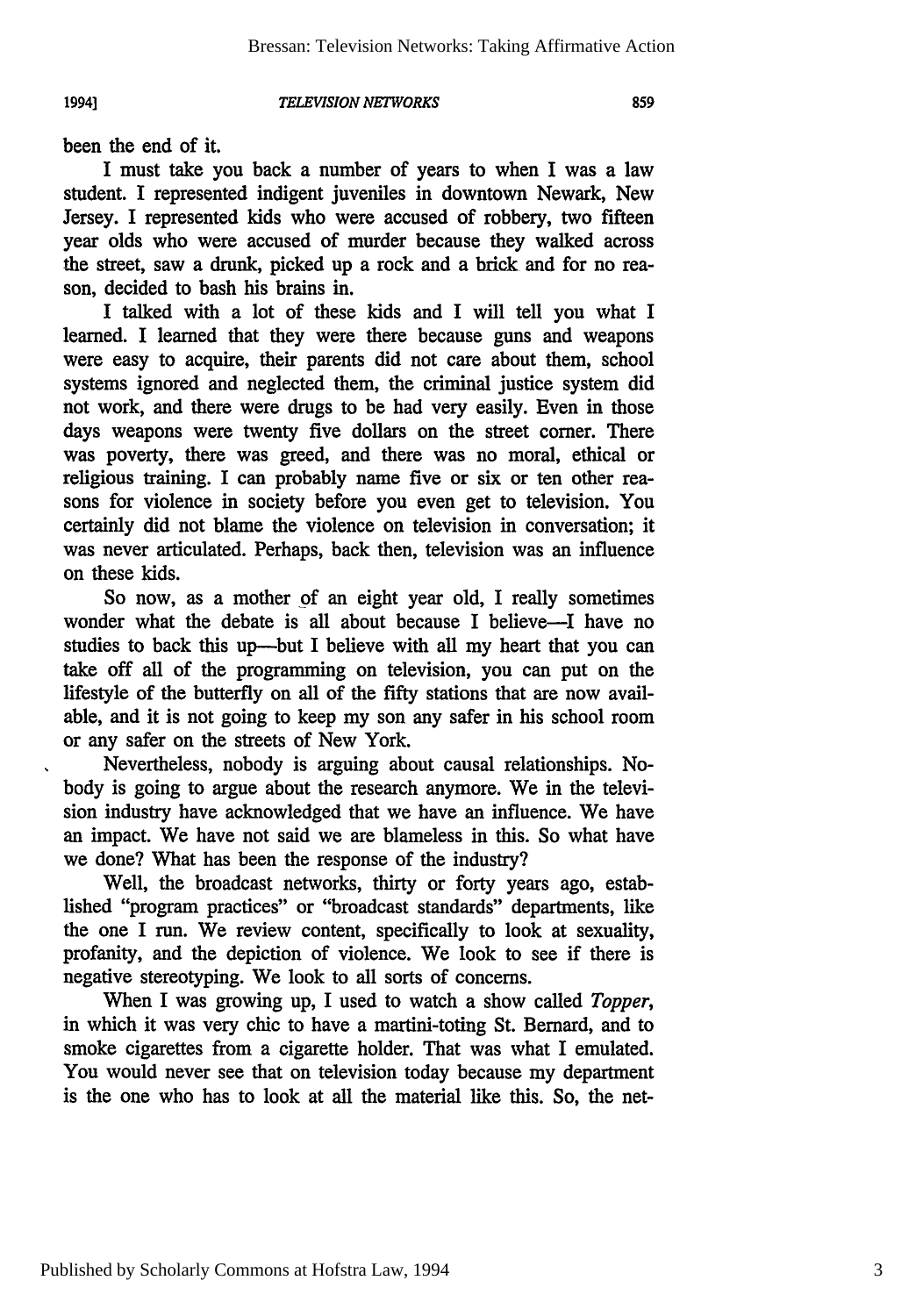#### 860

#### *HOFSTRA LAW REVIEW*

works have a long history and tradition of reviewing programs, which is not true of cable and a lot of other outlets that you see on television.

We heard Congress. We heard our constituents. We heard public interest groups, like Action for Children's Television and others. We heard viewers. We heard advertisers saying they wanted a change. We made a change. In December of 1992, the three networks got together and issued joint guidelines where we tried to share some of the experiences that we have had over these past many years as to how to depict violence, how better to depict it when it had to be depicted and how to eliminate it.'

In July of 1993, the four networks got together and we initiated our advance parental advisory plan which was one of those things that we liked to call empowerment, particularly for parents. On a much more regular basis now, since that document came out in July of 1993, we label programs with, if you will, a warning, stating that this particular program contains some violent material which some sensitive viewers, some children, might want to be warned about or the parents might not want them to watch. We put this on all of the on-air promotion and we put it on the program before it airs. We send it out in press material so that newspapers and television guides and program listings can pick it up and warn parents about it. It is knowledge. It is information for parents and it is one of the ways that parents can monitor their children's viewing, because they cannot do it obviously if they do not have enough information.<sup>6</sup>

We committed to Senator Simon that we would conduct an industry meeting, and we did on August 2, 1993 with Peggy Charren and some others.<sup>7</sup> We spoke to try to sensitize others in the industry who were not as immersed in this issue as people on my staff. On the very next day, CBS conducted its own meeting, which I must say was unparalleled in my fourteen or so years of working with the network. Howard Stringer, who is second in command, if you will, at CBS, said to everyone, "this is no longer a program practices issue solely"—with "this" being the issue of violence in television program-

**<sup>5.</sup>** Randy Sukow, *Nets adopt violence code,* BROADCASTING, Dec. 14, **1992,** at **9;** *Big 3* networks *agree to standards on violence in programming,* **COMMUNICATIONS** DAILY, Dec. 14, 1992, at 2.

*<sup>6.</sup> Networks agree on violence advisories in programming,* COMMUNICATIONS DAILY, July **1,** 1993, at 2.

<sup>7.</sup> Joe Flint, *Simon delivers violence ultimatum,* BROADCASTING **AND CABLE,** Aug. 9, 1993, at **18.**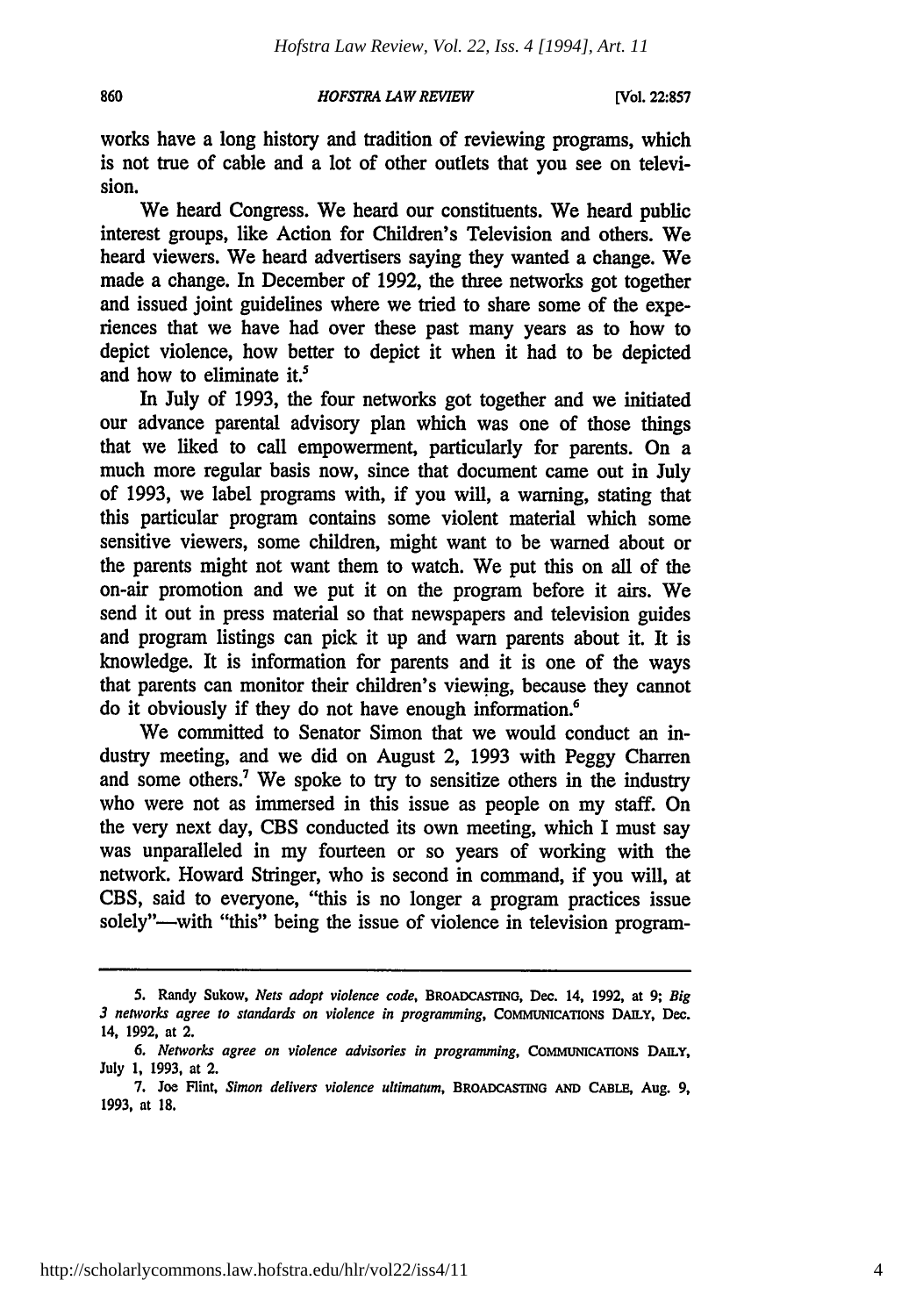#### **19941**

#### *TELEVISION NETWORKS*

ming. Now every single one of us is responsible and accountable for this issue. So before we acquire any rights to any program, we think about this issue. Before we purchase any movie, any theatrical for air, we think about this issue. Before we schedule any program, particularly in the early hours, we think about this issue. Before we promote any show that has depictions of violence in it, we think about this issue.

That was the first time, admittedly, that had ever happened. That changed a great many other sensibilities at CBS, and it has changed the way we scheduled for the fall, because if you look at our fall schedule, it has much less action-oriented material than ever before. The business changed. For the skeptics out there, let me tell you, it changed, and our business was impacted because of it. Every time I put an advisory on a movie, we lose over a million dollars. The last two I put on, I think we lost 1.4 million and 1.8 million dollars. Some of our cable counterparts say, "Oh, well, we put up advisories all the time." To that I respond: "So what, there is no business impact to you. You are not advertiser supported. You have cable revenue and subscriber revenue." There are business impacts to everything we do, but we do them because we believe that they are the right thing.

Just two months ago, the four networks met and agreed to do the joint assessment that Senator Simon had been asking us to do. I think in a way it was a natural outgrowth because we assess ourselves all the time. We look at ratings and see what is successful and what is not. We look at viewer mail. We look at advertisers: what they are supporting and what they are not. We look at what our viewers tell us. We look at what our affiliates tell us. We look at what our public interest groups out there tell us. So, we do assessments. We know we have made errors. I recall a continuing series which we premiered in September called *The Hat Squad.* I recommended that it not go on in any time slot before ten o'clock. It went on at eight o'clock. Were we criticized? Absolutely. Eight o'clock was much too early. Did we deserve the criticism? Yes we did.

It is not as though we have been with our heads in the sand and immune to criticism. We tried to make changes. As a result of it, we code our promotions now. If we have a movie with action, then we do different kinds of promotions. One set of promotions can air after ten o'clock or air in a show that we know has almost only an adult demographic and show more action. We have changed the way we do business.